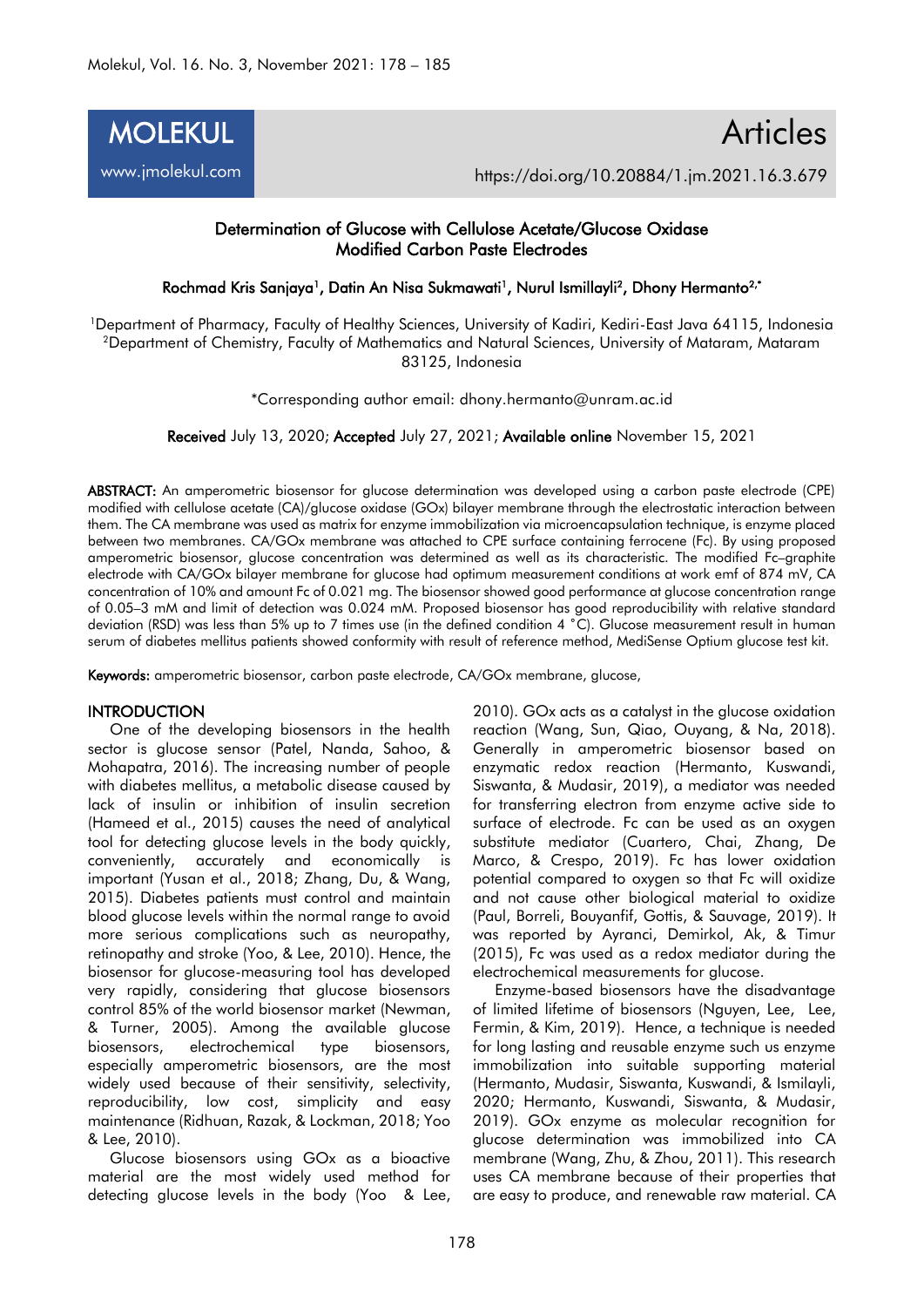is an organic ester, widely used as a fiber, plastic, and membrane in industry (Puls, Wilson, & Holter, 2011). Güleç, Gürda, Albayrak, & Mutlu (2010) has modifed polyethyleneimine and CA as a membrane for immobilization aspergillus oryzae β-galactosidase. While, Ansari, Satar, Zaidi, & Ahmad (2014) has modifed poly(methyl methacrylate) and CA as matrix for the same enzyme.

Various immobilization techniques have been used in immobilizing enzymes into CA membrane (Baharifar et al., 2017; Liu & Chen, 2016), one of them is microencapsulation techniques. In this work, bilayer CA as a matrix for GOx immobilization was prepared by microencapsulation that based on molecular interaction between enzymes and matrices. Enzymes are placed between two membrane layers. The use of two membranes in glucose biosensors is expected to increase the life time of enzymes. Enzymes are trapped inside two inert membranes so that enzymes are not easy leaching. CA/GOx membrane was attached to CPE surface containing Fc for purposed amperometric biosensor for glucose determination. Optimization of parameter experimental has been carried out and the analytical characteristics of the biosensor have been determined. The operational and storage stability of the biosensor were also evaluated.

### EXPERIMENTAL SECTION

Chemicals used in this study include technical CA with molecular weight of 30.000; 39.9% (w/w) (Brataco). GOx was isolated from Aspergillus niger (Type II, ≥10,000 units/g, solid, without added oxygen) and was purchased from Sigma. Glucose anhydrous  $(C_6H_{12}O_6, KgaA)$ , dimethyl sulfoxide (DMSO, ρ 1.11 g/mL), dimethyl phthalaxte (DMP, ρ 1.19 g/mL), acetone (ρ 0.79 g/mL), sodium hydroxide (NaOH), sodium chloride (NaCl) and potassium chloride (KCl) as electrolyte solution, Fc (Merck schuchardt OHG), graphite powder, paraffin oil, phosphate buffer pH 7  $(NaH_2PO_4.H_2O$  and Na<sub>2</sub>HPO<sub>4</sub>), and aquadimen were received from Merck. Sample solution was prepared by appropriate dilution and all solution were diluted with deionized water. The used reagents were analytical grade.

The equipment used is a type of Home Made Potentiostat DAQ PCI 622 NI. The electrodes consist of carbon working electrodes, platinum counter electrodes, and Ag/AgCl reference electrodes. Additional equipment consists of magnetic strirrers, Jenway 3320 pH meters, OHAU Pioneer analytical balance, cylindrical glass pipes, o-rings, permeability cells and laboratory glassware.

The CA membrane was made by using phase inversion method (Nolte et al., 2011). Membrane printing solutions consist of CA membranes with varying concentration of 10, 12, 14, 16 and 18 wt% with CA mass needed are 1.1, 1.4, 1.6, 1.9 and 2.2 g, respectively. They were dissolved in 6.8 mL of DMSO,

2.3 mL of acetone, 0.5 mL of DMP in stirring condition (400 rpm) until the solution was homogeneous. The printing solution was allowed to settle and remove air bubbles, then was poured into glass plate mold and was dipped immediately in a coagulation bath. The obtained membrane was washed with water to remove any remaining solvents and additives.

The CA membrane produced was cut in size of 3 x 3 cm. A 0.1 M phosphate buffer solution pH 7 containing  $2.56 \times 10^5$  GO<sub>x</sub> units/L was dripped on the surface of membrane as much as 0.25 ml and was allowed at 4 ˚C for 48 hours. Fc contained–carbon paste preparation refered to the method of Yusan et al. (2018), by mixing 100 g of graphite powder with Fc at various concentrations (0.015; 0.018; 0.021 and 0.024 g). The mixture was added with a few drops of paraffin oil and homogenized using a pestle in an agate mortar. Carbon paste was put into a glass tube in right position and was connected with copper wire. Furthermore, the resistance between the copper wire at one end of the glass pipe and the carbon paste at the other end of the glass tube was measured and the resistance was less than 20 Ohm.

The surface of Fc contained-carbon electrode was coated with a membrane that was immobilized by the GOx enzyme at concentration of  $2.56 \times 10^5$  units/L and was resurfaced with CA as outer membrane using o-rings to form CA bilayer biosensor. The used electrochemical cells consisted of beaker glass, biosensor working electrodes with CA bilayer membrane, Ag/AgCl reference electrodes and platinum wire counter electrodes with 0.5 M NaCl solution. Biosensing of bilayer acetate cellulose was carried out by measuring standard glucose solution (with varies consentration were 0.05, 0.1, 1, 2 and 3 mM) using an amperometer.

The optimization of several biosensor parameters such as membrane concentration, emf, mass of Fc and response time were carried out. The optimum membrane concentration was determined with varying concentrations from 10-18 wt%; emf was varied from 0.01-1.00 V; varied of Fc mass was 0.015-0.024 g and response time was measured at 0-260 s at optimum membrane concentrations, emf and Fc mass. The optimum conditions obtained are used to determine the analytical performance of the biosensor including linearity, limit of detection, repeatability, stability and interference.

### RESULTS AND DISCUSSION

The mechanism of reaction between glucose,  $GO_x$ enzymes and Fc is described in the following scheme; Glucose +  $GOx_{(ox)} \rightarrow$  Gluconolactone +  $GOx_{(red)}$  (1) Glucose + FAD  $\rightarrow$  Gluconolactone + FADH<sub>2</sub> (2)  $GOx_{\text{(red)}} + 2 \text{ Fc}^+ \rightarrow GO_{\text{(ox)}} + 2 \text{ Fc} + 2H^+$  (3) 2 Fc → 2 Fc<sup>+</sup> + 2e<sup>-</sup> (4) Where Fc<sup>+</sup> and Fc are oxidized and reduced forms of

ferrosene. Fc is an electron transfer mediator undergoing an oxidation reaction by releasing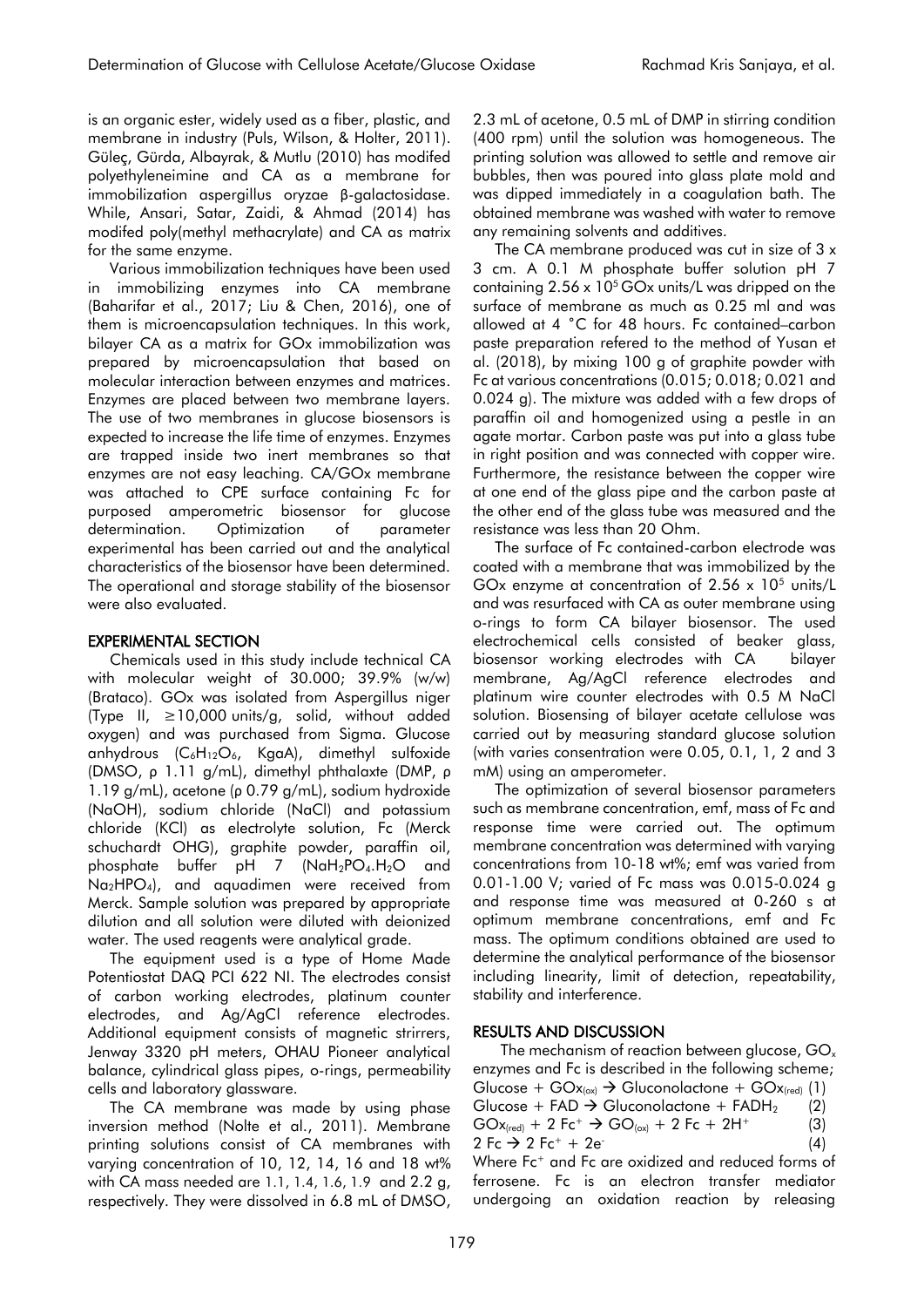electrons after being given potential, become Fc<sup>+</sup> ion. The electrons was released, GOx enzyme oxidized β-D-Glucose to D-Glucono-1,5-lactone by releasing two electrons in the form of hydrogen atom (Eq. 1). FAD as cofactor of the GOx enzyme received two hydrogen atoms and undergo reduction reaction to  $FADH<sub>2</sub>$ .  $FADH<sub>2</sub>$  then was oxidized by transferring electrons to become FAD (Eq. 2). The electrons transferred by  $FADH<sub>2</sub>$  were then captured by the  $Fc<sup>+</sup>$ ion for reduction reaction and became Fc (Eq. 3). Fc then undergo an oxidation reaction again after being given potential through an amperometer and releasing electrons (Eq. 4). The basic principle of sensing glucose biosensor is shown in **Figure 1.** 

The amount of released and used electrons to force the GOx enzyme oxidizes β-D-Glucose to D-Glukono-1,5-lactone was detected as measured current, was proportional to the amount of oxidized glucose. The measured current was the result of the Fc oxidation reaction, so this current was called the Fc oxidation current. The glucose oxidation reaction in one glucose molecule would transfer two electrons to one GOx enzyme molecule. Oxidation of one molecule of β-Dglucose to D-gluconolactone required two molecules of Fc<sup>+</sup> ions that reduced to Fc.



Figure 1. Schematic illustration of sensing principle in glucose biosensor including fabrication of modified Fc–graphite electrode with CA/GOx bilayer membrane.



Figure 2. Cyclic voltamogram of modified Fc–graphite electrode with CA/GOx bilayer membrane at 0.01 to 1.0 V vs Ag/AgCl, sweep rate was 5 mV/s, and Fc mass was 0.021 g.

Table 1. Optimization of amperometric biosensor parameters

| Parameter                    | Range           | Optimum Value |
|------------------------------|-----------------|---------------|
| Membrane Concentration (wt%) | $10 - 18$       | 10            |
| Emf $(V)$                    | $0.01 - 1.0$    | 0.874         |
| Mass Fc $(g)$                | $0.015 - 0.024$ | 0.021         |
| Response Time (s)            | $0 - 260$       | 70            |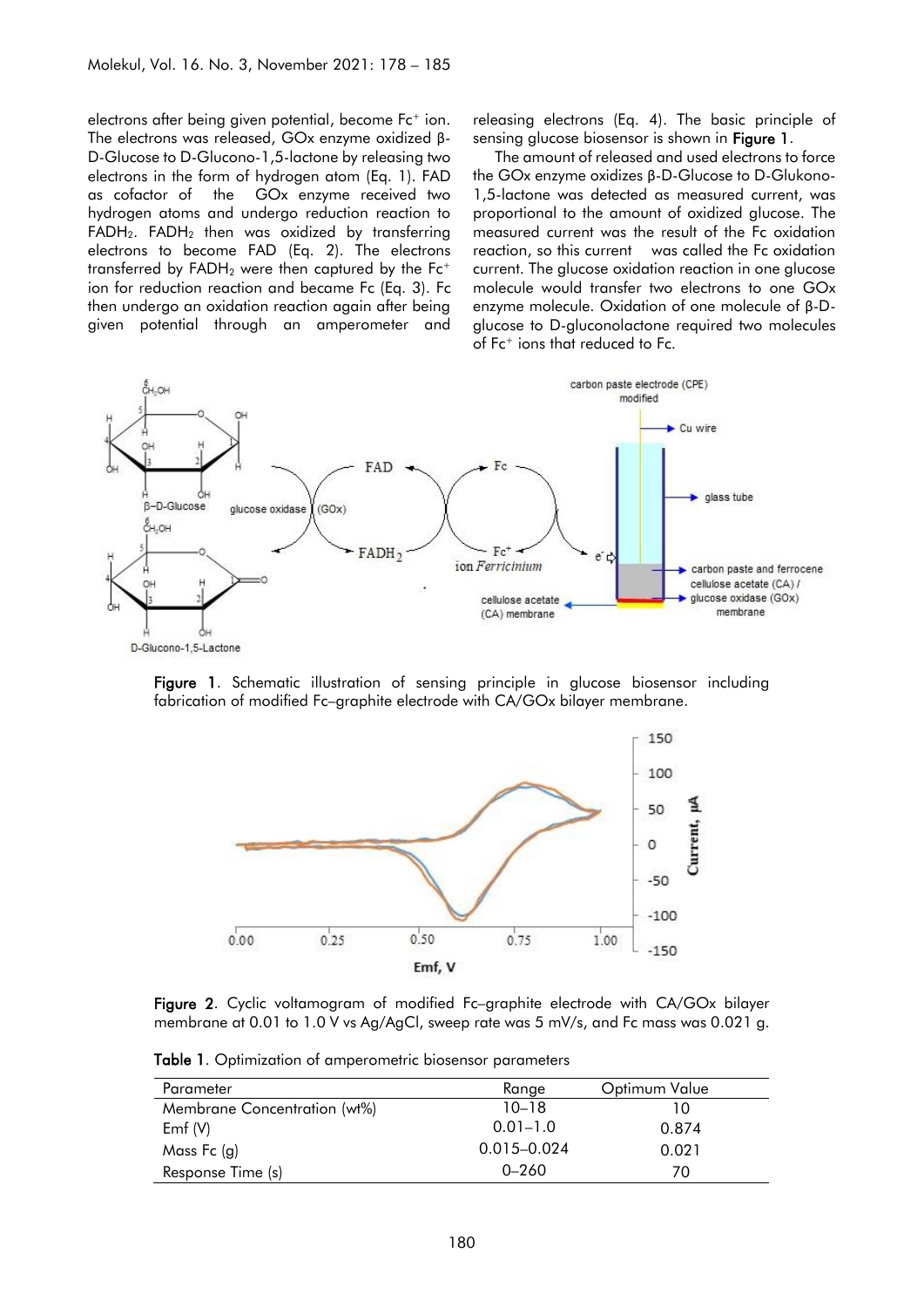Based on Figure 2, the used emf between 0.01 to 1.1V produced positive current value, indicated that Fc was oxidized to  $Fe<sup>+</sup>$  by releasing electrons, thus increased the current value. The NaCl current was showed by blue line, while red line was current when glucose was added.

In terms of increased performance of the modified Fc–graphite electrode with CA/GOx bilayer membrane as an amperometric biosensors, there are many parameters affecting the sensor response such us membrane concentration, emf, mass Fc and response time. The optimization of the experimental parameters is an essential step in the analytical characteristics of the modified Fc–graphite electrode with CA/GOx bilayer membrane as an amperometric biosensors performance. Table 1 shows some investigated-experimental parameters and their optimum value.

The membranes used in this study vary in concentration, ie 10, 12, 14, 16 and 18 wt%. Based on the research results was shown in Table 1, the optimum membrane concentration has the highest reduction in glucose was 10 wt% CA membrane with a concentration of  $23.73 \times 10^{-3}$  mmol or 10 wt% has the highest permeability to glucose compared to other membranes, due to their higher porosity. An increase in CA membrane concentration caused glucose permeability decrease. Increasing the concentration of polymer in the casting solution affected the polymer concentration in interface and polymer volume fraction increased, hence produced membrane has smaller surface porosity. Otherwise, at CA concentrations was smaller than 10 wt% would produce membranes with larger pore distributions. The resulting membrane was thinner and more brittle so it was easily torn. CA membrane in this biosensor as well as enzyme immobilization medium was also used as a filtration membrane in the measurement of glucose levels in blood serum (Idris, Yee, & Kee, 2015).

Cyclic voltammogram Figure 2 shows that emf between 0.0 to 1.1 V give positive current value. This showed that Fc was oxidized to  $Fe<sup>+</sup>$  by releasing electrons and resulted in current increasing. At emf of 0.63 V an increase in current begins to be detected, indicating Fc was starting to oxidize. The current increasing would continue until the emf of 0.874 V was achieved, which is the optimum emf with the most oxidized Fc. At higher emf, ie 0.874 to 1.1 V the measured current decreased because Fc was oxidized decreasing. Giving an emf between 1.1 to 0.0 V produced negative current, showed the reduction reaction. A decrease in current occured slowly and optimum current decreased was attained at 0.683 V. The decrease in current shows the number of reduced Fc<sup>+</sup> ions to Fc were the most so that the required electrons were also in large number, resulting current decreasing. While, increasing current was recorded at  $0.683-0.00$  V due to decrease in reduction of  $Fe<sup>+</sup>$  ion to Fc. Based on the voltammogram above, Fc undergo

reversible oxidation-reduction reaction so that it can be used as mediator of electron transfer from enzymes to the working electrodes of glucose biosensors. The use of membrane bilayers in glucose biosensors caused longger time of glucose to diffuse before bounding to the active site of enzyme, causing small current detected due to the lack of oxidized glucose. Immobilization of enzymes in the membrane also limited the enzyme's motion and influenced enzyme activity. Glucose in the bilayer biosensor oxidized, releasing electrons which later were used in the reduction reaction of the Fc<sup>+</sup> ion to Fc. The optimum emf value of Fc was used in the measurement of amperometer to oxidize Fc.

Fc as electron transfer mediator in the glucose oxidation-reduction reaction which is catalyzed by the GOx enzyme influence current produced. The more Fc, the more the capacity of receiving and transferring electrons cause the higher current produced. At Fc mass of 0.015 and 0.018 g, the currents increased 3.558 and 4.137 mA respectively. The Fc mass of 0.021 g was optimum Fc mass, providing the highest current increase, was 5.584 mA, meaning that all electrons could be transferred to working electrode. Applying higher Fc of 0.024 g decreased the measured current of 3.855 mA. This is probably due to the excessive number of Fc<sup>+</sup> ions formed due to increased amount of Fc. The amount of excess Fc<sup>+</sup> ions when compared to the number of transferred electrons would cause competition, hence disrupted the rate of electron transfer and caused decrease in current.

At emf 0.874 V, the modified Fc–graphite electrode with CA/GOx bilayer membrane as an amperometric biosensors showed response changes in the presence of glucose. The response time of the modified Fc– graphite electrode with CA/GOx bilayer membrane to various concentrations of glucose solutions at emf 0.874 V is given in Table 1. As a reference, it was used modified Fc–graphite electrode with CA/GOx bilayer membrane that was not treated with glucose. It was observed that the 70 s response time was the optimal time to reach 90% current response so it was used for further measurements.

Based on Figure 3, NaCl currents marked with blue lines were blank currents. The addition of glucose caused increasing current occurred slowly until constant value was reached. Giving higher concentrations of glucose solutions resulted higher detected currents due to the increasing amount of glucose which was oxidized by enzymes. The response of modified Fc–graphite electrode with CA/GOx bilayer membrane has been investigated under optimum conditions. The modified Fc–graphite electrode with CA/GOx bilayer membrane response graph showed changes of amperometric current due to glucose standard concentration. As shown in Figure 3, the amperogram graph of the biosensor for successive addition of glucose standard solution. The inset shows the plot of the calibration curve between the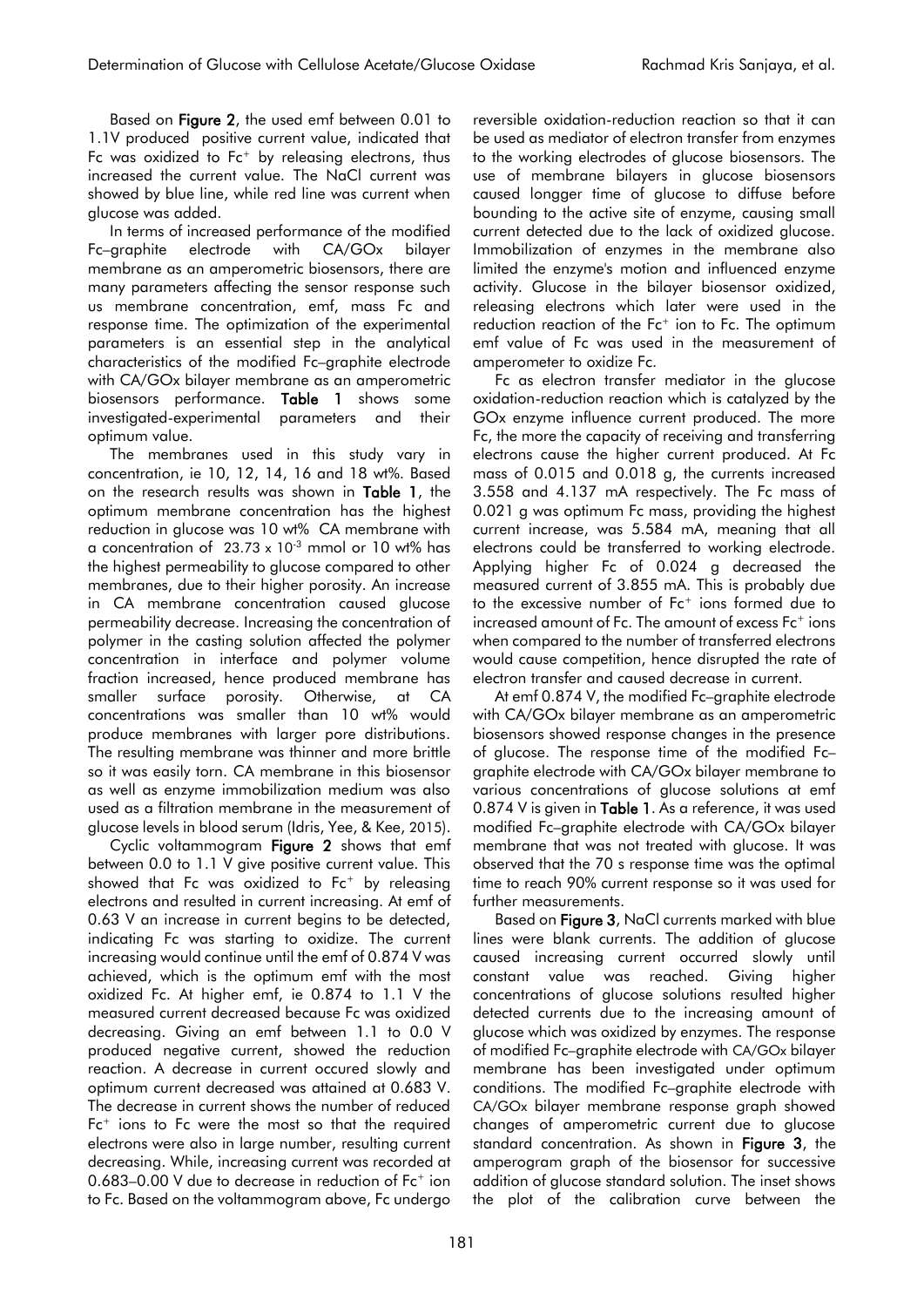amperometric currents and concentration of glucose has good linearity with the correlation coefficient,  $r =$ 0.9976. It means that  $R^2$  close to 1 (resulted curve was linear). The regression coefficient resulting from the graph was 0.9976. This indicated that 99.76% of the emf change produced was influenced by changes in glucose concentration and 0.24% was influenced by other factors. The modified Fc–graphite electrode with CA/GOx bilayer membrane in glucose measurement with concentration range of 0.05–3 mM has linear regression equation, which is  $y = 0.2906x + 0.5753$ . The measured current increase was the oxidation current of Fc. The resulting linear correlation occurred in the range of glucose concentrations between 0.05– 3 mM. In the measurement of amperometric biosensor, t he emf used was 0.874 V, as shown in Figure 3 (inset). The sudden emf giving of 0.874 V on the amperometer caused change in charging current comparing to voltmeter. It was likely due to the power amplifier on the potentiostat had not reached the

expected emf value, so measured charging current has decreased, resulted decrease in the measured NaCl current.

The detection limit is the smallest concentration of an analyte (glucose) can be determined or detected. The smaller the detection limit, the better biosensor performance. In this study, the detection limit was determined from the intercept of the calibration curve plus three times its standard deviation (Miller & Miller, 2005). Limit detection of modified Fc–graphite electrode with CA/GOx bilayer membrane was 0.024 mM. Biosensor sensitivity as the ratio of signal changes per unit changes in analyte concentration is determined based on the slope value of the calibration curve. Based on the calibration curve, the sensitivity value of the modified Fc–graphite electrode with CA/GOx bilayer membrane was 0.290 μA/mM. A large sensitivity value means that small change in concentration of an analyte can provide meaningful response so the higher the sensitivity the more sensitive the method.



Figure 3. Amperogram graph of current increase. Measurements were made using an amperometer at 0.874 V, with 0.5 M NaCl electrolyte solution blank and 0.05, 0.1, 1, 2, and 3 mM glucose standard solution. (inset) a plot calibration of amperometric biosensor response vs. glucose concentration.



Figure 4. The glucose amperometric biosensor response toward reproducibility at various concentration of glucose (amperometer measurement at 0.874 V, with 0.5 M NaCl electrolyte blank solution and 0.05, 0.1, 1, 2, and 3 mM glucose standard solution, and  $n = 3$ ).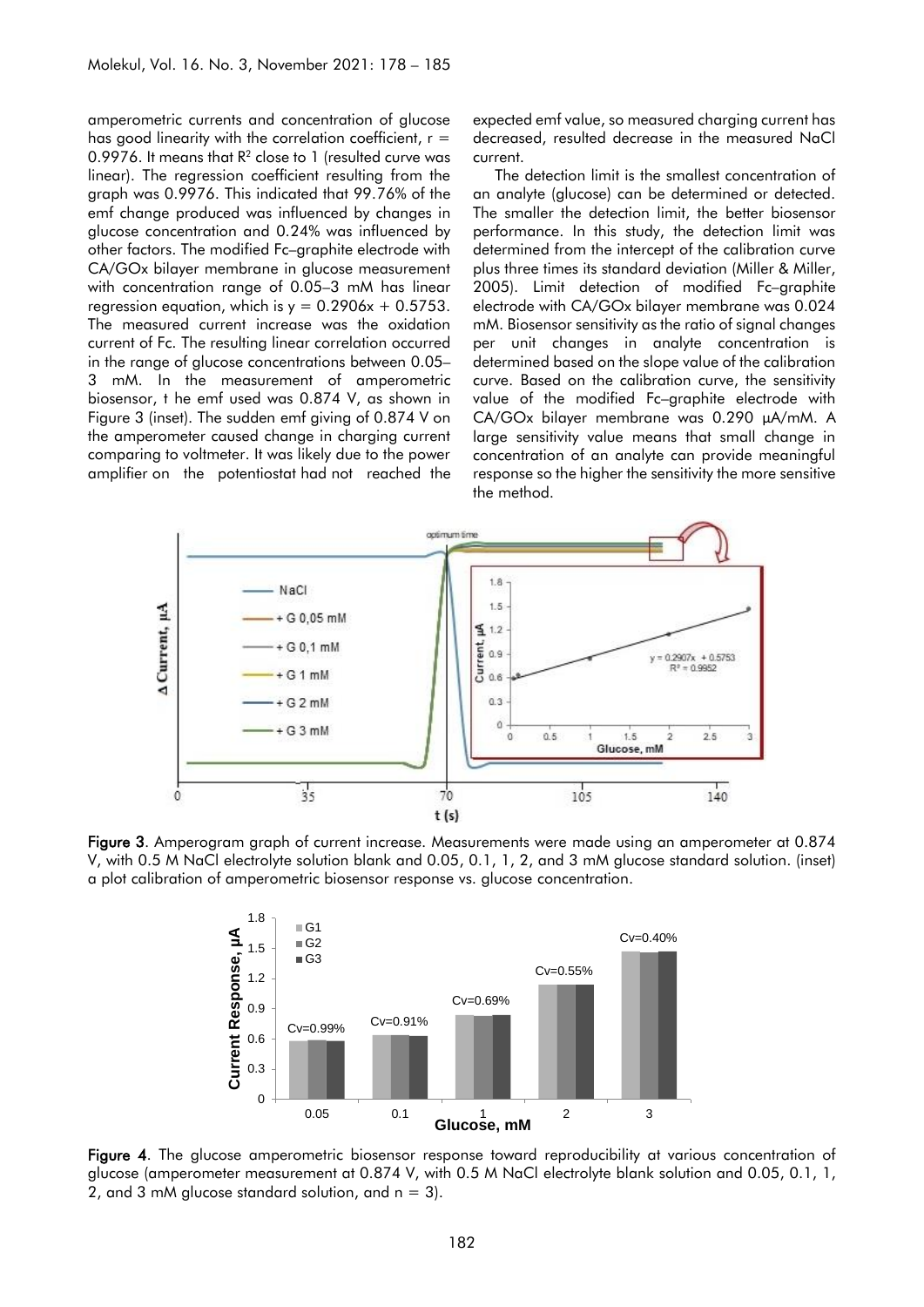The reproducibility of biosensors as important characteristics were studied in this work. Reproducibility is biosensor's ability to provide close agreement between measurment results using same method in different condition. Repetition of experiments is expected to produce difference result between experiments as small as possible or resulting precise data. The reproducibility of the modified Fc– graphite electrode with CA/GOx bilayer membrane as an amperometric biosensor was determined by doing 3 measurements using 3 membranes ( $n = 3$ , G1 = first membrane to  $G3 =$  third membrane). The results showed that the reproducibility in the concentration range of 0.0-3.0 mM, was 0.0 to 0.99%, which indicate that the biosensor has excellent reproducibility, as shown in Figure 4.

The biosensor stability is carried out every days by observing modified Fc–graphite electrode with CA/GOx bilayer membrane current response to glucose as shown in Figure 5. During stability test, the membrane was stored at  $4^{\circ}$ C. It was found that for 7 days modified Fc–graphite electrode with CA/GOx bilayer membrane response decreased 23%, indicating that modified Fc–graphite electrode with CA/GOx bilayer membrane was good stability membrane. In the 8 day measurement the ratio of measured current response to initial current response was 55%. Possibly caused by activity decrease of GOx enzyme, hence the response to glucose also decreased and measured current also decreased by 45%. Thus, the biosensor has life time 7 days when stored at defined condition  $(4^{\circ}C)$ .

Method selectivity was determined by adding a different amount of the potentially interfering substances containing other substrate that generally find in clinical analysis such as cholesterol, creatinine, uric acid, maltose and ascorbic acid (Yoo & Lee, 2010). Table 2 shows an activity of the amperometric biosensor on several interferences. The analysis was conducted with the concentration ratio of glucose with the interference substrate was 1:10 (1 mM of glucose, 10 mM interference). The current response relative value was very small (<5%), indicating that other substrates have no significant effect at this ratio. However, ascorbic acid has a relatively larger value compared to other interference substrate. Ascorbic acid at this concentration could affect the redox activity of electrode, whereas ascorbic acid is oxidized at the electrode surface, resulting in the production of more electrons and generate greater current. The comparison of the biosensor performance with the previous glucose biosensor is shown in Table 3.



Figure 5. The curve of decreased current response to alucose

| Table 2. Determination results of possible interferences tested with the biosensor. |  |  |  |  |  |  |  |
|-------------------------------------------------------------------------------------|--|--|--|--|--|--|--|
|-------------------------------------------------------------------------------------|--|--|--|--|--|--|--|

| Interference  | Relative Redox Activity (%) |
|---------------|-----------------------------|
| Cholesterol   | $+0.79$                     |
| Creatinine    | $+0.68$                     |
| Uric acid     | $+1.10$                     |
| Maltose       | $+1.25$                     |
| Ascorbic acid | $+1.66$                     |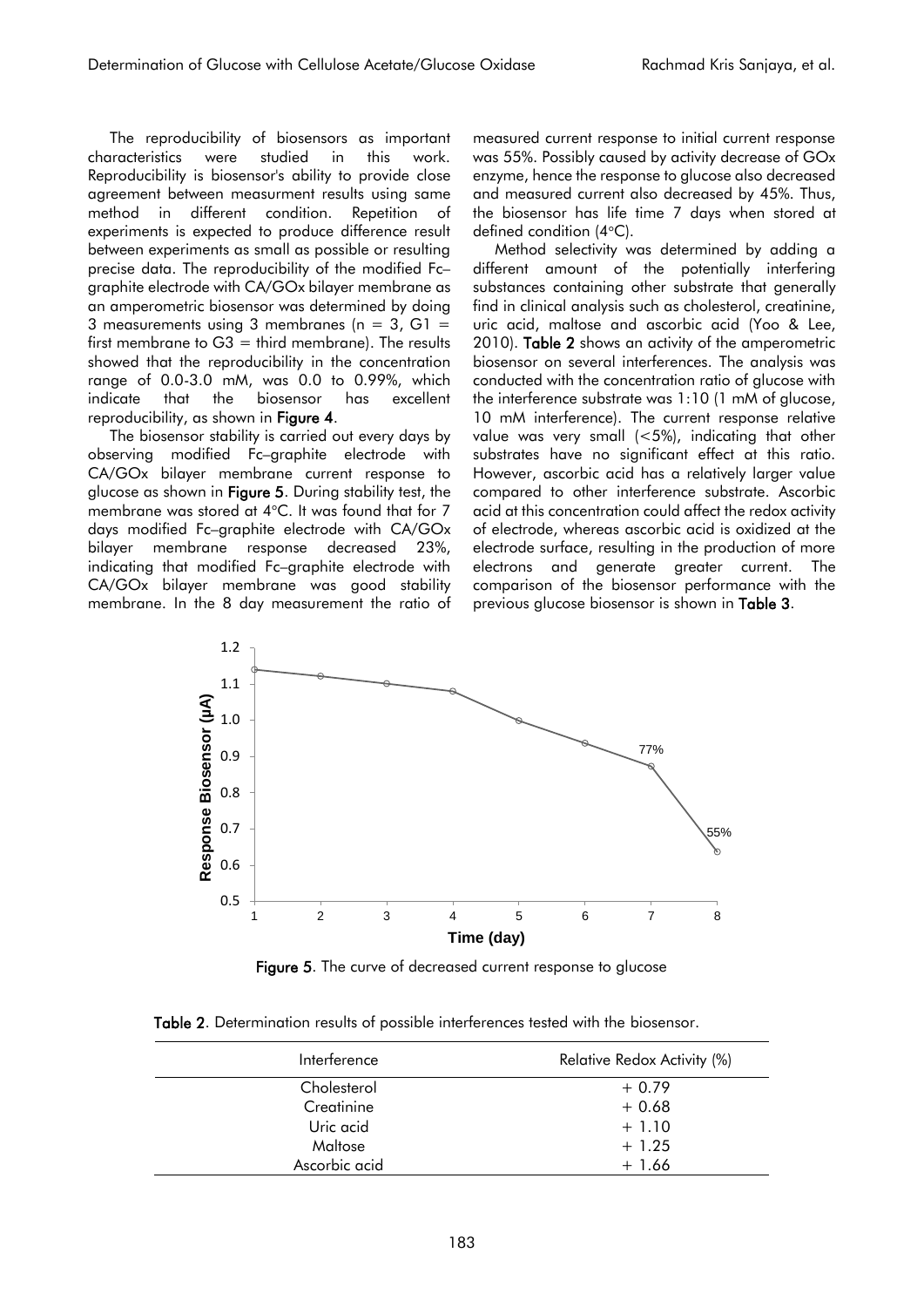| Electrode mateials  | Linearity      | $LOD$ (mM) | <b>RSD</b><br>(%) | Time (s) | Reference            |
|---------------------|----------------|------------|-------------------|----------|----------------------|
| Fc-graphite/CA/GOx  | $0.05 - 3.00$  | 0.0240     | O 99              | 70       | This work            |
| Nafion/Gox/ZnO NR   | $0.05 - 1.00$  | 0.0600     | 3.03              | 10       | Ridhuan et al., 2018 |
| Se-MCM-41/GOD/CPE   | $0.01 - 2.00$  | 0.1000     | 2.8               | n/a      | Yusan et al., 2018   |
| GOD/CS-rGO/AuNPs/Pt | $0.015 - 2.13$ | 0.0017     | 3.2               | 5        | Fang et al., 2015    |

Table 3. Comparasion of many glucose biosensor performance.

Table 4. Glucose levels in clinical analysis using amperometric biosensor and MediSense glucose test strips.

| Parameter    | Modified Fc-graphite electrode with<br>CA/GOx bilayer membrane | MediSense optium point of care blood<br>glucose test strips |
|--------------|----------------------------------------------------------------|-------------------------------------------------------------|
| X1 (mg/dL)   | 117                                                            | 124                                                         |
| $X2$ (mg/dL) | 113                                                            | 123                                                         |
| $X3$ (mg/dL) | 102                                                            | 122                                                         |
| Average      | 110.67                                                         | 123                                                         |
| <b>STDEV</b> | 7.77                                                           | 4.31                                                        |
| CV(%)        | 7.0                                                            | 3.5                                                         |

To find out the performance of amperometric biosensors in real samples, biosensor was used to measure the concentration of glucose in clinical samples, namely serum of diabetes mellitus sufferers. By using method of standard addition, number of samples that had been added glucose with certain concentration were analyzed. The measurement results given in Table 4, show that the developed electrochemical biosensor has measurement results that are in accordance with the measurement results using an amperometric method that is often used for clinical analysis, glucose test kit (MediSense optium point of care blood glucose test strips, Abbott Diabetes Care Limited, UK) as reference. This shows that modified Fc–graphite electrode with CA/GOx bilayer membrane has very good characteristics to determine glucose in human serum. Hence, modified Fc– graphite electrode with CA/GOx bilayer membrane as amperometric biosensor can be used as analytical tool for glucose determination.

### **CONCLUSIONS**

An amperometric biosensor for glucose determination has been developed through a modified Fc–graphite electrode with CA/GOx bilayer membrane. The optimum conditions biosensor membrane obtained were measurements at emf of 0.874 mV with CA concentration of 10% and Fc mass of 0.021 gram. Under its optimum conditions, current respons of modified Fc–graphite electrode with CA/GOx bilayer membrane as an amperometric biosensor was linear to glucose concentrations at concentrations range of 0.05-3.00 mM and the limit of detection was 0.024 mM. During measurements, the biosensor has good reproducibility (RSD was less than 5%) and high sensitivity (0.291  $\mu$ A/mM) for up to seven uses. The modified Fc–graphite electrode with CA/GOx bilayer membrane as an amperometric biosensor can be used as analytical tool for glucose determination indicated by accordance result of biosensor measurement with value of glucose test kit measurement as reference method in glucose determination in human serum samples. promising biosensor design for glucose determination.

#### REFERENCES

- Ansari, S. A., Satar, R., Zaidi, S. K., & Ahmad, A. (2014). Immobilization of *Aspergillus oryzaegalactosidase* on cellulose acetatepolymethylmethacrylate membrane and its application in hydrolysis of lactose from milk and whey. *International Scholarly Research Notices*, *2014*, 1–6.
- Ayranci, R., Demirkol, D. O., Ak, M., & Timur, S. (2015). Ferrocene-functionalized 4-(2,5 di(thiophen-2-yl)-1H-pyrrol-1-yl)aniline: a novel design in conducting polymer-based electrochemical biosensors. *Sensors*, *15*, 1389– 1403.
- Baharifar, H., Honarvarfard, E., Malek-kheili, M. H., Maleki, H., Barkhi, M., Ghasemzadeh, A., & Kamyar, K. (2017). The Potentials and applications of cellulose acetate in biosensor technology. *Nanomedicine Research Journal*, *2*(4), 216–223.
- Cuartero, M., Chai, L., Zhang, B., De Marco, R., & Crespo, G. A. (2019). Ferrocene self assembled monolayer as a redox mediator for triggering ion transfer across nanometer-sized membranes. *Electrochimica Acta*, *315*, 84–93.
- Fang, Y., Zhang. D., Guo, Y., Guo, Y., & Chen, Q. (2015). Simple one-pot preparation of chitosan-reduced graphene oxide-Au nanoparticles hybrids for glucose sensing. *Sensors and Actuators B: Chemical, 221*, 265– 272
- Güleç, A., Gürda, S., Albayrak, N., & Mutlu, M. (2010). Immobilization of *Aspergillus oryzae β-*